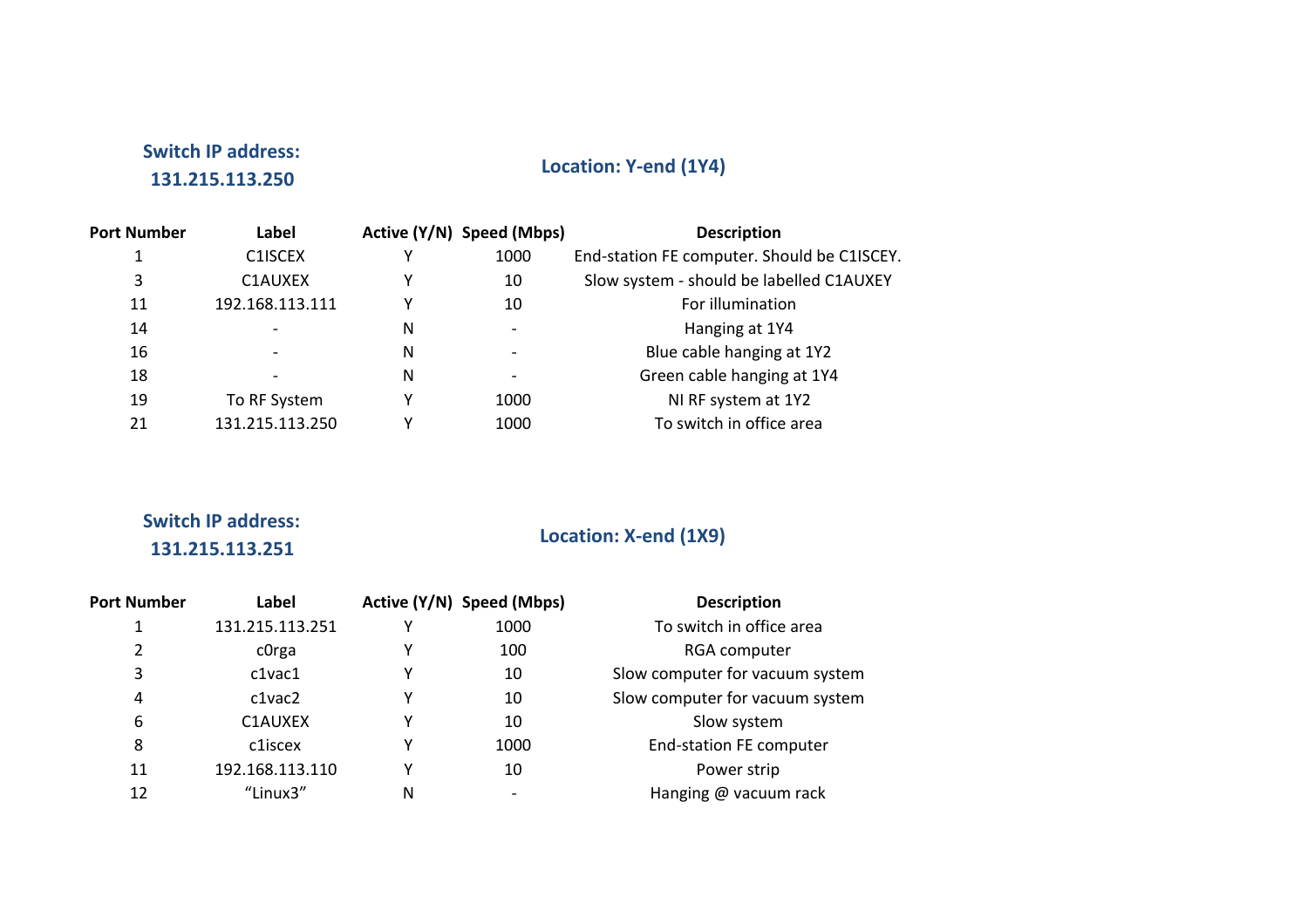#### **Switch IP address:**

#### **131.215.113.252 Location:FB** rack (1X6)

| <b>Port Number</b> | Label                          |   | Active (Y/N) Speed (Mbps) | <b>Description/Remarks</b>                   |
|--------------------|--------------------------------|---|---------------------------|----------------------------------------------|
| 1                  | Unmarked                       | N |                           | Removed on 9 Dec 2015 - port is now free     |
| 2                  | 131.215.113.252                | Υ | 1000                      | To switch in office area                     |
| 3                  | C1DCU1                         | N |                           | Inactive, cable left in port for now         |
| 4                  | C1PEM1                         | Υ | 10                        | Not sure of its purpose, left intact for now |
| 5                  | <b>RFM Bypass</b>              | Υ | 100                       | RFM bypass                                   |
| 6                  | <b>MEGATRON</b>                | Υ | 1000                      | Megatron network connection                  |
| 7                  | <b>MEGATRON</b>                | N |                           | Possibly a relic from old megatron location  |
| 8                  | BR40m                          | Υ | 1000                      | Labeling is outdated, is now network         |
| 9                  | c1dscl1epics0                  | Υ | 100                       | Labeling is wrong, actually leads to slow    |
| 10                 | op340m                         | Υ | 100                       | op340m                                       |
| 11                 | c1dcu epics                    | N |                           | Inactive, cable left in port for now         |
| 12                 | c1ass                          | N |                           | Inactive, cable left in port for now         |
| 13                 | no label                       | Υ | 1000                      | new FB, i.e. FB1                             |
| 14                 | <b>FB</b>                      | Υ | 1000                      | Old FB                                       |
| 15                 | <b>NODUS</b>                   | Υ | 1000                      | Connected to port 1 of NODUS                 |
| 17                 | <b>CHIARA</b>                  | Υ | 1000                      | network connection for CHIARA                |
| 19                 | no label                       | Υ | 1000                      | network connection for C1LSC                 |
| 21                 | <b>JETSTOR</b>                 | Υ | 100                       | This machine shows an error message on its   |
| 22                 | C <sub>1</sub> SU <sub>S</sub> | Υ | 1000                      | network connection for C1SUS                 |

#### **Switch IP address: 131.215.113.253**

#### Location: **IOO** rack

| Port Number | Label                           |   | Active (Y/N) Speed (Mbps) | <b>Description/Remarks</b>                                                             |
|-------------|---------------------------------|---|---------------------------|----------------------------------------------------------------------------------------|
| 1           | 131.215.113.253                 | Υ | 1000                      | To switch in office area                                                               |
| 2           | C1IOVME                         | N |                           | Removed, port is now free                                                              |
| 3           | C <sub>1</sub> A <sub>S</sub> C | N |                           | Inactive, cable left in port for now                                                   |
| 4           | C1ISCAUX                        | Υ | 10                        | Slow machine                                                                           |
| 5           | C1IOOL0                         | Υ | 10                        | Slow machine                                                                           |
| 6           | C1ISCAUX2                       | Υ | 10                        | Slow machine                                                                           |
| 7           | C <sub>1</sub> P <sub>SL</sub>  | Υ | 10                        | Slow machine                                                                           |
| 8           | C1LSC (SLOW)                    | N |                           | Inactive, cable left in port for now                                                   |
| 10          | C1AUX                           | Υ | 10                        | Slow machine                                                                           |
| 12          | C1IOMC                          | N |                           | Inactive, cable connected to the old c1omc host<br>but the host is down                |
| 13          | no label                        | Υ | 10                        | Power strip at 1Y2 (IP 192.168.113.112)                                                |
| 17          | no label                        | N |                           | This was connected to C1IOO port 0. Removed                                            |
| 18          | C <sub>1</sub> 100              | Υ | 1000                      | This was connected to C1IOO NETMGR port.<br>Now it is the network connection for C1IOO |
| 19          | no label                        | Υ | 100                       | Video matrix                                                                           |
| 21          | no label                        | N |                           | Network Cam on the PSL table that is turned off<br>right now.                          |